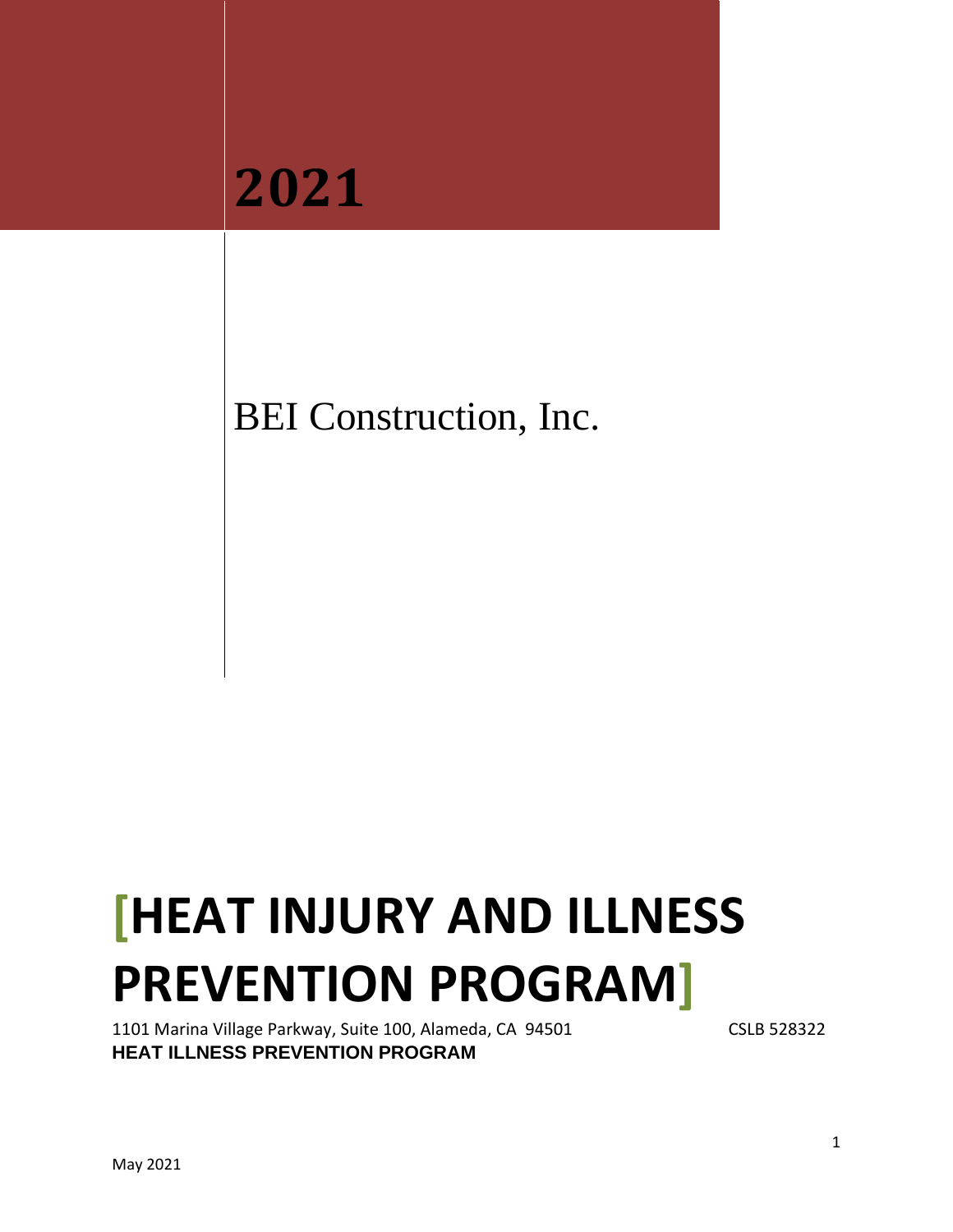# **A. Purpose**

This program is intended to reduce and control the hazards associated with temperature extremes in the workplace, minimizing heat related illnesses, and ensuring employees plan for working outdoors in elevated temperatures.

## **B. Roles and Responsibility**

1. The direct supervising employee, (Foreman, General Foreman, Superintendent, etc.) is responsible for implementing this program in the field.

2. Management is responsible for ensuring this program is kept up to date, implemented as required, employees are trained in its contents, and that all employees follow as required, by employee supervision.

### **C. Procedure**

- 1. Employees shall be trained in awareness of the early warning signs of heat related illnesses such as heat rash, heat cramps, heat exhaustion, and heat stroke.
- 2. Employees shall be evaluated to ensure fitness to work in elevated heat conditions that exceed 80 degrees Fahrenheit. Evaluate to observe include consideration of age, weight, physical fitness, metabolism, alcohol or drug use, work hours, and general medical conditions including medications and medical restrictions.
- 3. An adequate supply of suitably cool water, which, at a minimum is 1 quart of water per person, per hour, will be made available to employees by their supervisor on each project. Each project Foreman/Supervisor is responsible to maintain an adequate supply of drinking water to ensure a minimum of 1 quart of water, per hour, per employee, is always available and in close proximity to the working area.
- 4. Suitably cool, potable drinking water will be provided at all times. Water will be maintained in close proximity to the workers and maintained in sanitary conditions. Water shall be fresh, pure, suitably cool, and provided to employees free of charge, and located as close as practicable to the areas where employees are working, to encourage workers to drink water often and avoid interrupting their work to do so.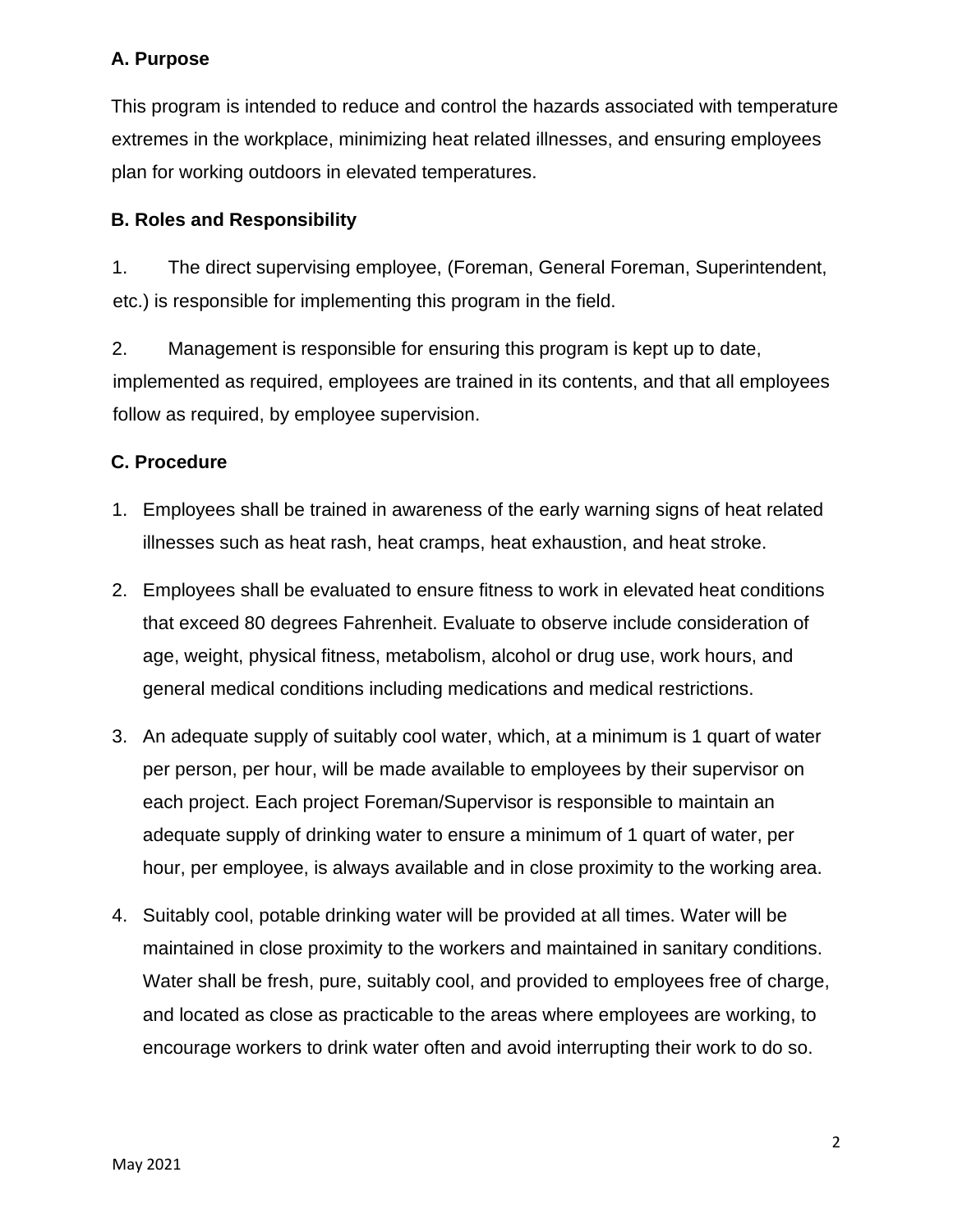To ensure that water is fresh, pure, and suitably cool, Cal/OSHA advises employers or Foremen/Supervisors visually examine the water and pour some on their skin.

- 5. Ensuring adequate drinking water supplies are available for all personnel is the responsibility of each project's senior management representative.
- 6. Foremen/Supervisors must take inventory of drinking water before the crews are dispatched to ensure supplies are adequate for that day's work.
- 7. Electrolyte replacement drinks should be made available on site when temperatures exceed 95 degrees Fahrenheit.
- 8. Acclimatization to elevated heat conditions must be considered for new employees to ensure their body's adaptation to the heat occurs gradually over a period between four to fourteen days.
- 9. When working near sources of radiant heat, shields or barriers of radiant-reflective or heat-absorbent materials should be placed between the source and the employee as a mechanism to reduce heat exposure.
- 10. When possible, a heat source shall be isolated by turning it off.
- 11. The substitution of mechanical means to perform a specific job application shall be incorporated whenever possible.
- 12. When the outdoor temperature in the work area exceeds 80 degrees Fahrenheit, the Foreman/Supervisor shall have, and maintain, one or more areas with shade at all times while employees are present that are either open to the air or provided with ventilation or cooling. The amount of shade present shall be at least enough to accommodate the number of employees on recovery or rest periods on the shift at any time, so that they can sit in a normal posture fully in the shade without having to be in physical contact with each other. The shaded area shall be located as close as practicable to the areas where employees are working.
- 13. Employees may request shade when temperatures are below 80 degrees, and that shade shall be provided as requested.
- 14. Employees shall be allowed and encouraged to take a cool-down rest breaks in the shade for a period of no less than five minutes at a time when they feel the need to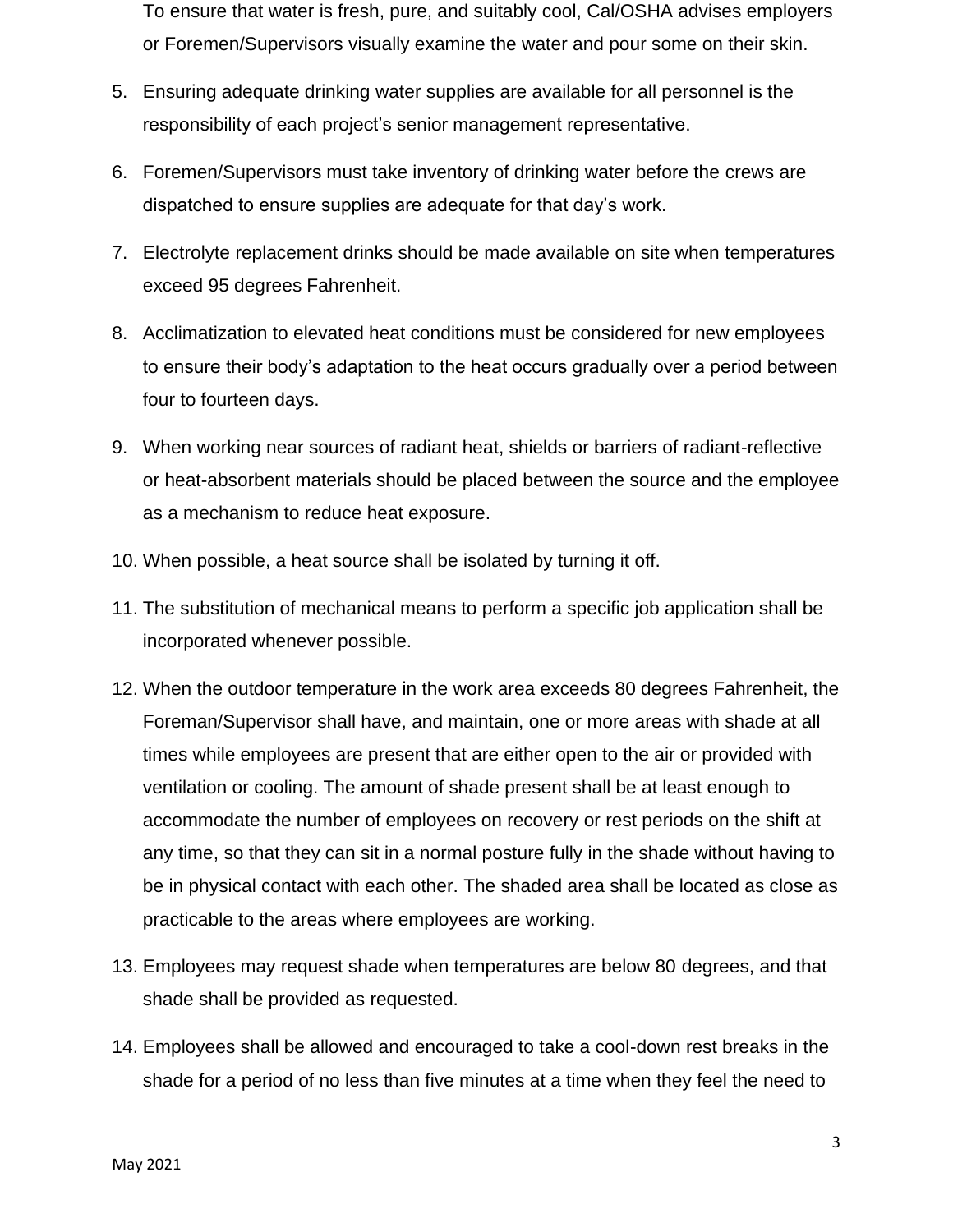do so to protect themselves from overheating. Such access to shade shall be permitted at all times.

- 15. Employees shall be educated in the use and encouraged to dress in breathable layers of clothing.
- 16. Should job tasks require the use of impermeable protective clothing, the use of auxiliary cooling systems may be required.
- 17. When conditions allow and conditions warrant, physical work activities should be scheduled in the early morning hours.
- 18. A work/rest regime may be required in situations where engineering and other controls are not adequate. This will require the monitoring of the ambient temperature, employee physical condition, including heart rate.
- 19. **High-heat procedures.** Foremen/Supervisors shall implement high-heat procedures when the temperature equals or exceeds 95 degrees Fahrenheit. These procedures shall include the following to the extent practicable:
- a. Conduct a daily pre-shift meeting with employees to discuss high-heat procedures that are designed to prevent heat illness and to document communication of heat illness prevention techniques that must be followed.
- b. Designating one or more employees on each worksite as authorized to call for emergency medical services and allowing other employees to call for emergency services when no designated employee is available.
- c. Reminding employees throughout the work shift to drink plenty of water.
- d. Ensuring that effective communication by voice, observation, or electronic means is maintained so that employees at the work site can contact a supervisor when necessary. An electronic device, such as a cell phone or text messaging device, may be used for this purpose only if reception in the area is reliable.
- e. Observing employees for alertness and signs or symptoms of heat illness.

g. Close supervision of a new employee by a supervisor or designee for the first 14 days of the employee's employment by the employer unless the employee indicates at the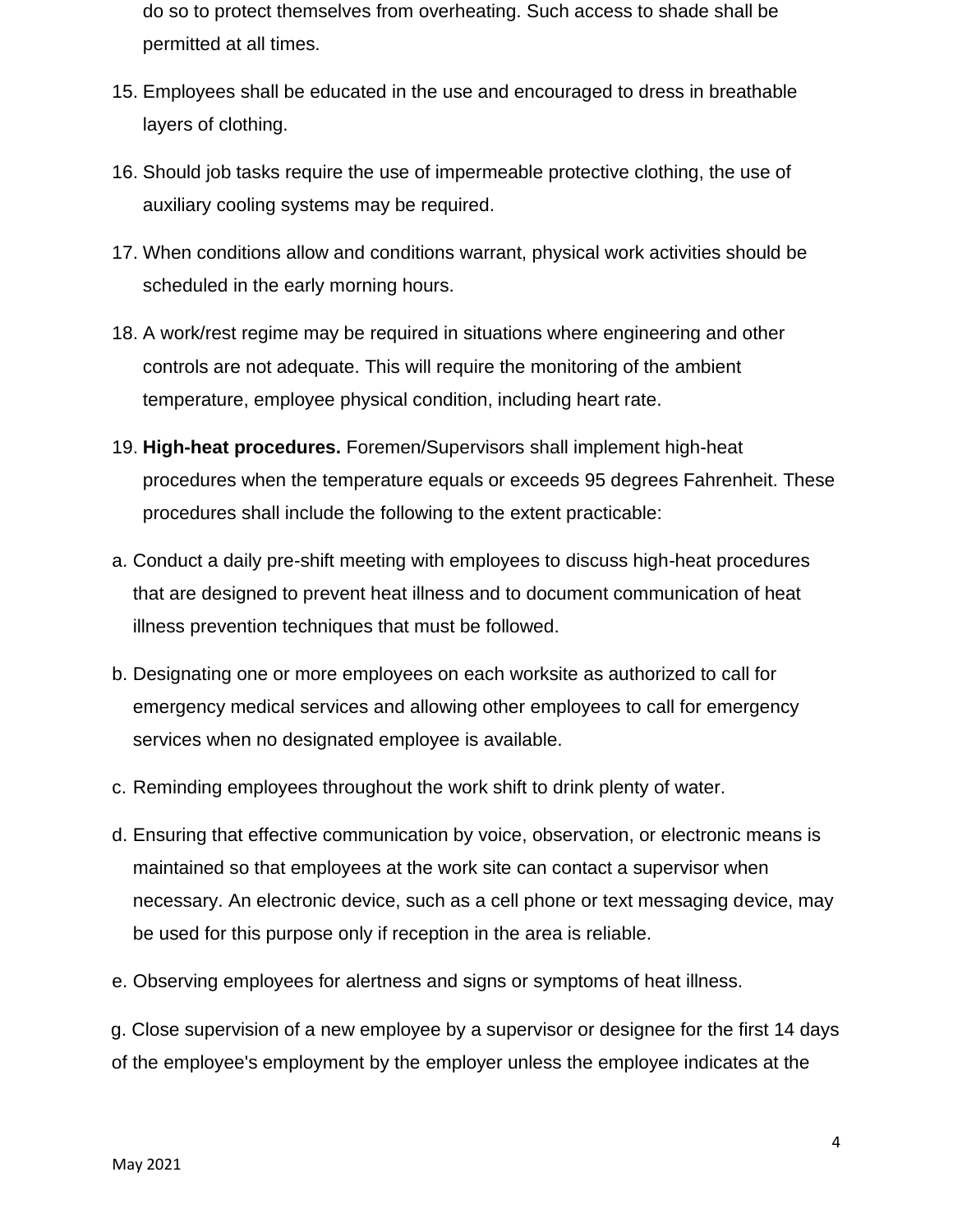time of hire that he or she has been doing similar outdoor work for at least 10 of the past 30 days for 4 or more hours per day.

## **D. Training and Documentation**

- 1. Effective training shall be provided to each supervisory and non-supervisory employee before any employee begins work that their job scope would reasonably be anticipated to result in exposure to the risk of heat illness:
- 2. Re-training shall be provided whenever inadequacies in the employee's knowledge or use of this program are identified.
- 3. Documentation shall contain employee's name and signature, the name and signature of their trainers, and the dates of training.
- 4. Training shall include:
	- a) A copy of this program/procedure.
	- b) The environmental and personal risk factors for heat illness, as well as the added burden of heat load on the body caused by exertion, clothing, and personal protective equipment.
	- c) The importance of frequent consumption of small quantities of water, up to 4 cups per hour, when the work environment is hot, and employees are likely to be sweating more than usual in the performance of their duties.
	- d) The importance of acclimatization.
	- e) The different types of heat illness and the common signs and symptoms of heat illness.
	- f) The importance to employees of immediately reporting to the employer, directly or through the employee's supervisor, symptoms, or signs of heat illness in themselves, or in co-workers.
	- g) Procedures for responding to symptoms of possible heat illness, including how emergency medical services will be provided should they become necessary.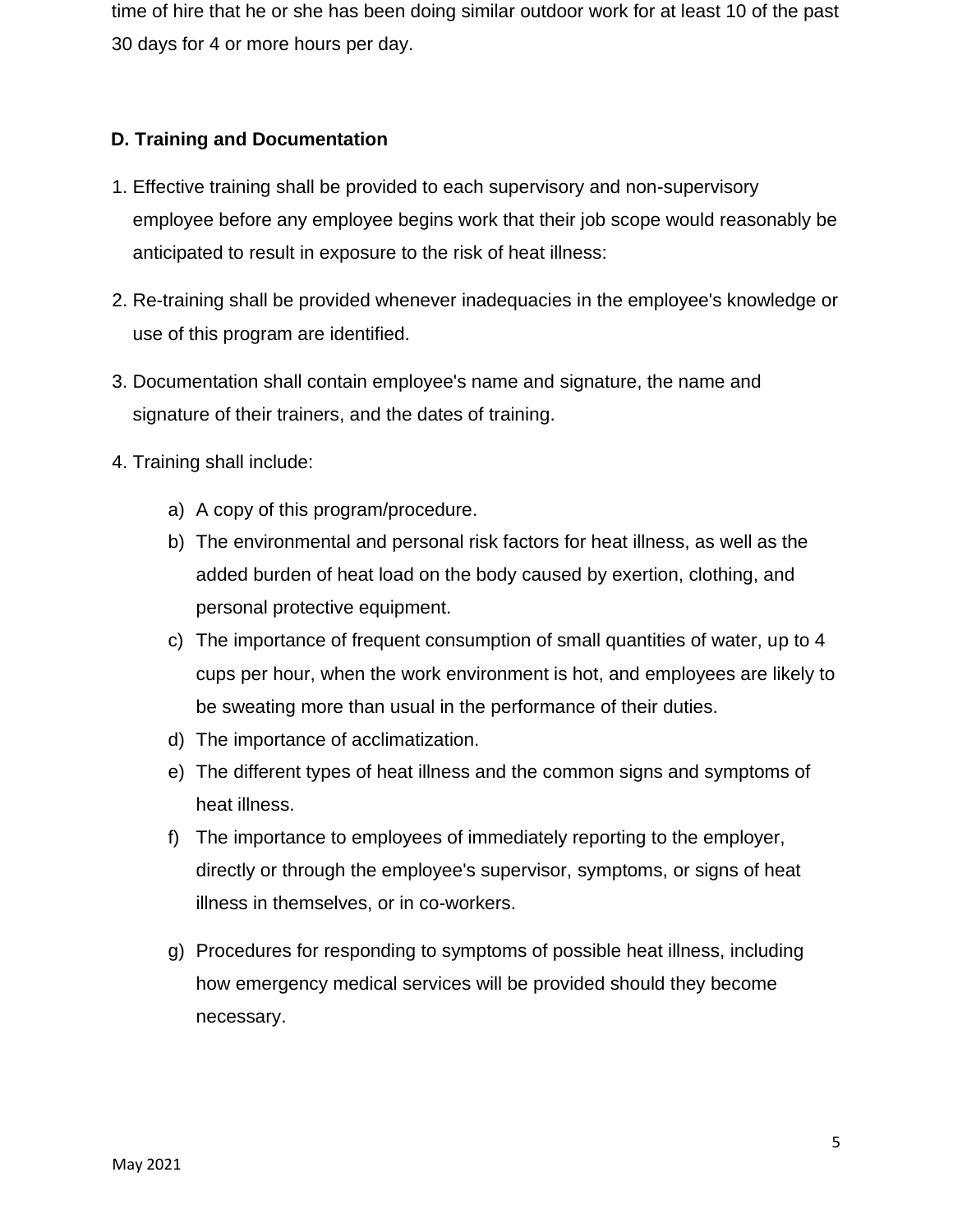h) Procedures for contacting emergency medical services, and if necessary, for transporting employees to a point where they can be reached by an emergency medical service provider.

# **E. Foreman/Supervisory Training.**

- 1. Prior to supervising employees performing work that should reasonably be anticipated to result in exposure to the risk of heat illness, effective training on the following topics shall be provided to the supervisor:
- 2. The information required to be provided in sections C & D above, and.
- 3. The procedures the supervisor follows to implement the applicable provisions in this section.
- 4. The procedures the supervisor follows when an employee exhibits symptom consistent with possible heat illness, including emergency response procedures.
- 5. How to monitor weather reports and how to respond to hot weather advisories. When a victim experiences symptoms of heat illness the supervisor must be immediately notified. If an employee exhibits or complains of any sign or symptom of heat illness, first-aid procedures should be initiated without delay.

# **F. Procedures for Responding to Heat Illness Symptoms.**

1. When a victim experiences symptoms of heat illness the supervisor must be immediately notified. If an employee exhibits or complains of any sign or symptom of heat illness, first-aid procedures should be initiated without delay.

2. Progression to more serious illness can be rapid, and can include altered coordination and speech, mental confusion, unusual behavior, nausea, vomiting, hot dry skin, unusually profuse sweating, loss of consciousness, and seizures.

3. The affected employee may be unable to self-diagnose these problems. If heat illness is suspected, emergency medical personnel should be contacted immediately.

4. No employee with signs or symptoms of heat illness should be left unattended or sent home without being offered on-site first aid or provided emergency medical services.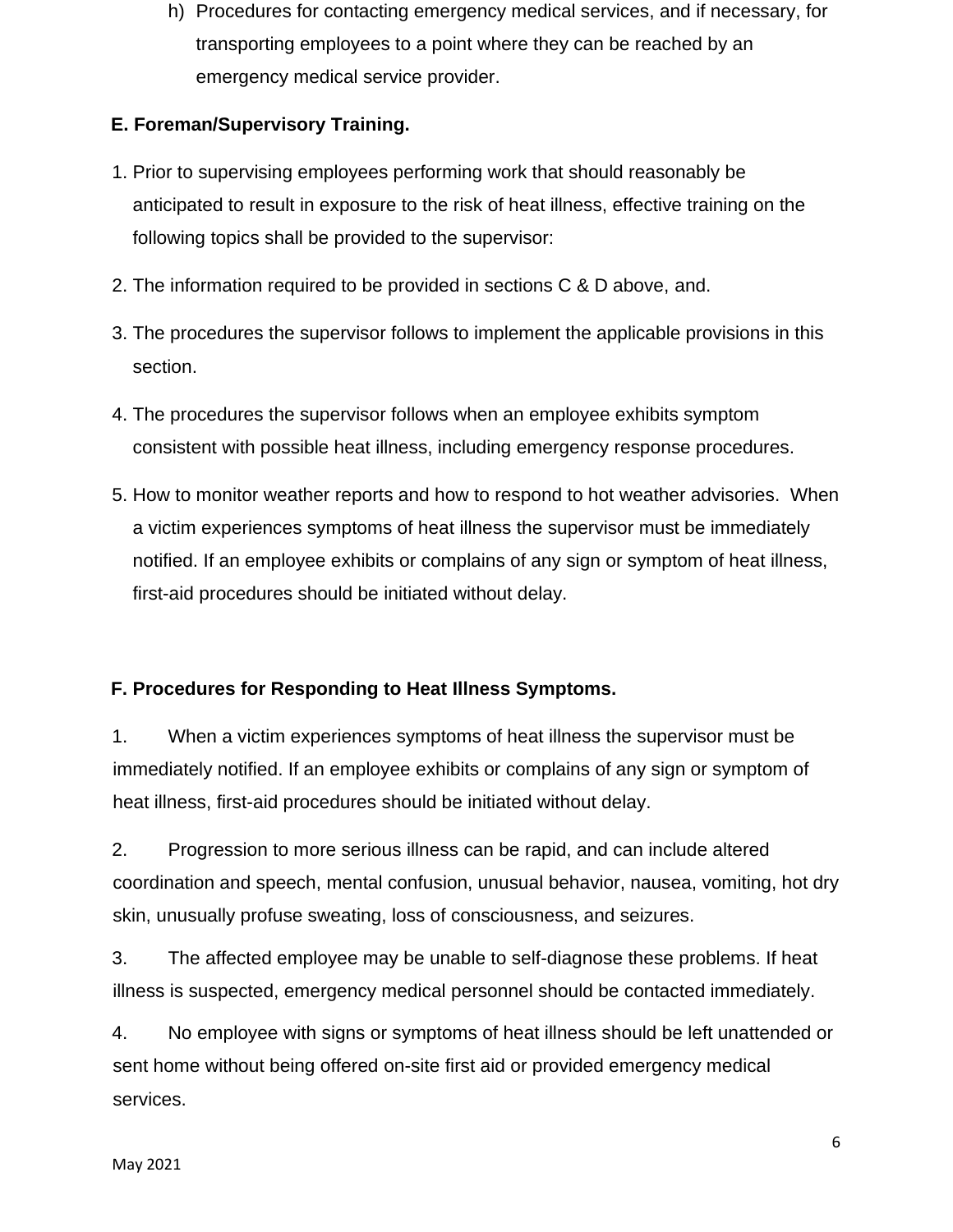## **G. Heat Related Illnesses and Required Response:**

**Sunburn** - Symptoms of sunburn usually include redness and pain. In severe cases there may be swelling of skin, blisters, fever and headaches. Response and treatment include:

- 1. Use ointment for mild cases of blisters.
- 2. If the blisters break one should apply dry sterile dressing.
- 3. A physician should be seen for extensive cases.
	- a) Keep the affected area dry.
	- b) Avoid using ointments or creams- they may make the condition worse.

#### **H. Heat Rash**

This form of heat illness is one of the most common problems in hot work environments. Symptoms generally include red clusters of pimples or small blisters on the neck and upper chest.

#### **I. Heat Cramps**

The victim will feel muscle pains or spasms, usually in the abdomen, arms or legs.

- 1. Stop all activity and sit in an air-conditioned or shaded area.
- 2. Drink cool water, clear juices, or sports drinks.
- 3. Seek medical attention if cramps continue.

#### **J. Heat Exhaustion**

Symptoms of heat exhaustion may include heavy sweating and weakness, a fast and weak pulse rate, nausea, fainting or vomiting.

- 1. Stop all activity and get into an air-conditioned or shaded area.
- 2. Lie down and loosen clothing.
- 3. Drink cool, not iced, water or sports drinks.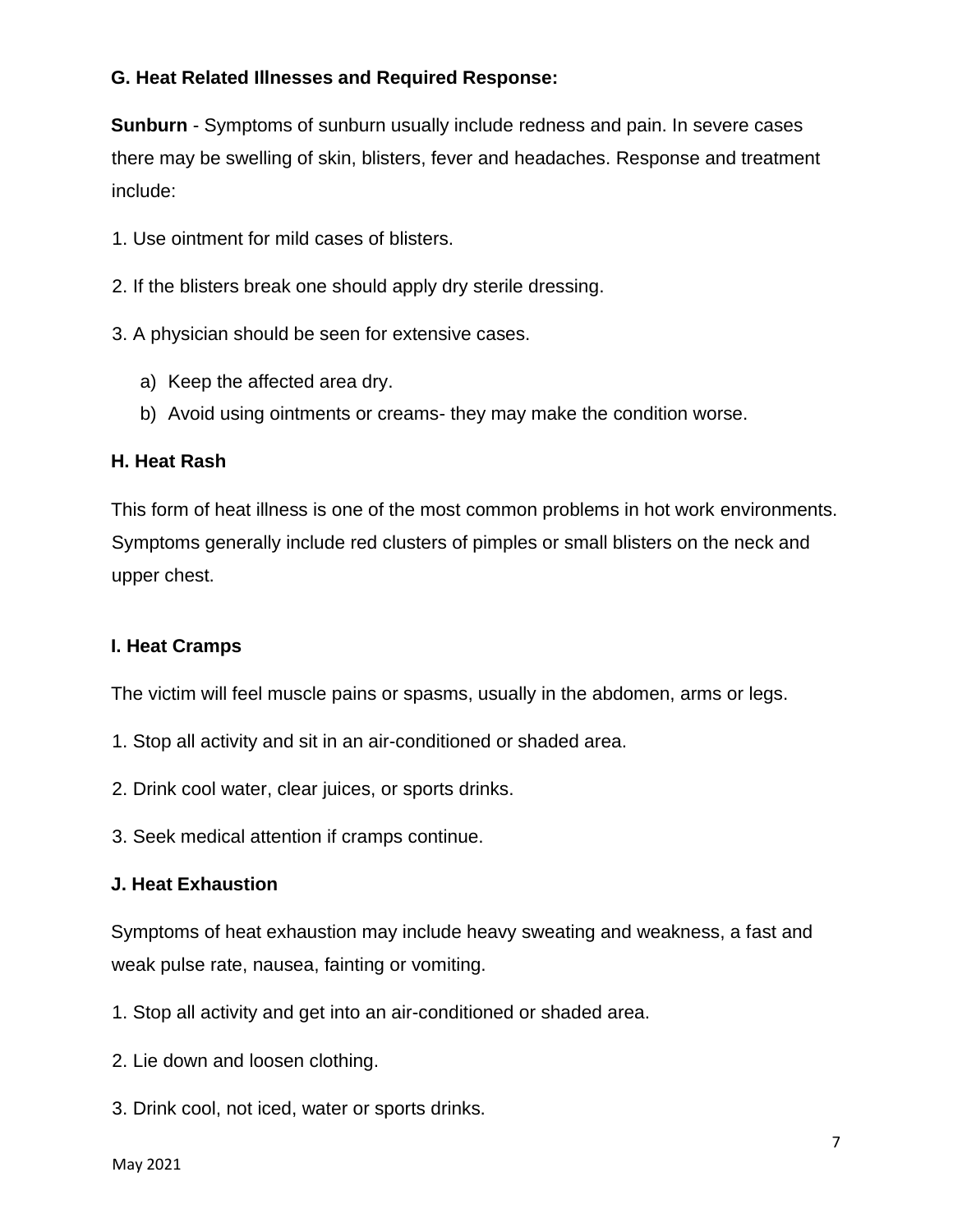- 4. Cool the person by spraying or sponging him or her with cool water and fanning.
- 5. Monitor the person carefully. Heat exhaustion can quickly become heatstroke. If fever greater than 102 F, fainting, confusion, or seizures occur, call 911 for emergency medical assistance.

## **K. Heatstroke or Sunstroke – Symptoms**

Symptoms of heatstroke may include high body temperature (102 F or higher), hot dry skin, unconsciousness, or convulsions.

- 1. Stop all activity and get victim into an air-conditioned or shaded area.
- 2. Call for 911 for emergency medical assistance and assign responsibility of an individual to meet responders and guide them to the victim.
- 3. Do not give anything by mouth (even water).
- 4. Cool the person by spraying or sponging him or her with cool water and fanning.
- 5. Standby until emergency medical assistance arrive.
- 6. If the victim is hospitalized the supervisor must immediately notify

Cal-OSHA.

## **L. Post Heat Illness Incident Procedure**

1. Once the employee has been treated, the supervisor should conduct refresher training on Heat Illness Prevention for all employees on site and document all employees understand the cause and effect of heat illness, before allowing work to restart.

2. The Foreman/Supervisor must ensure that other employees are not at risk of heat illness before allowing work to restart.

3. The Foreman/Supervisor must immediately contact management to conduct an incident investigation to understand how the heat illness occurred and develop measures to prevent recurrence.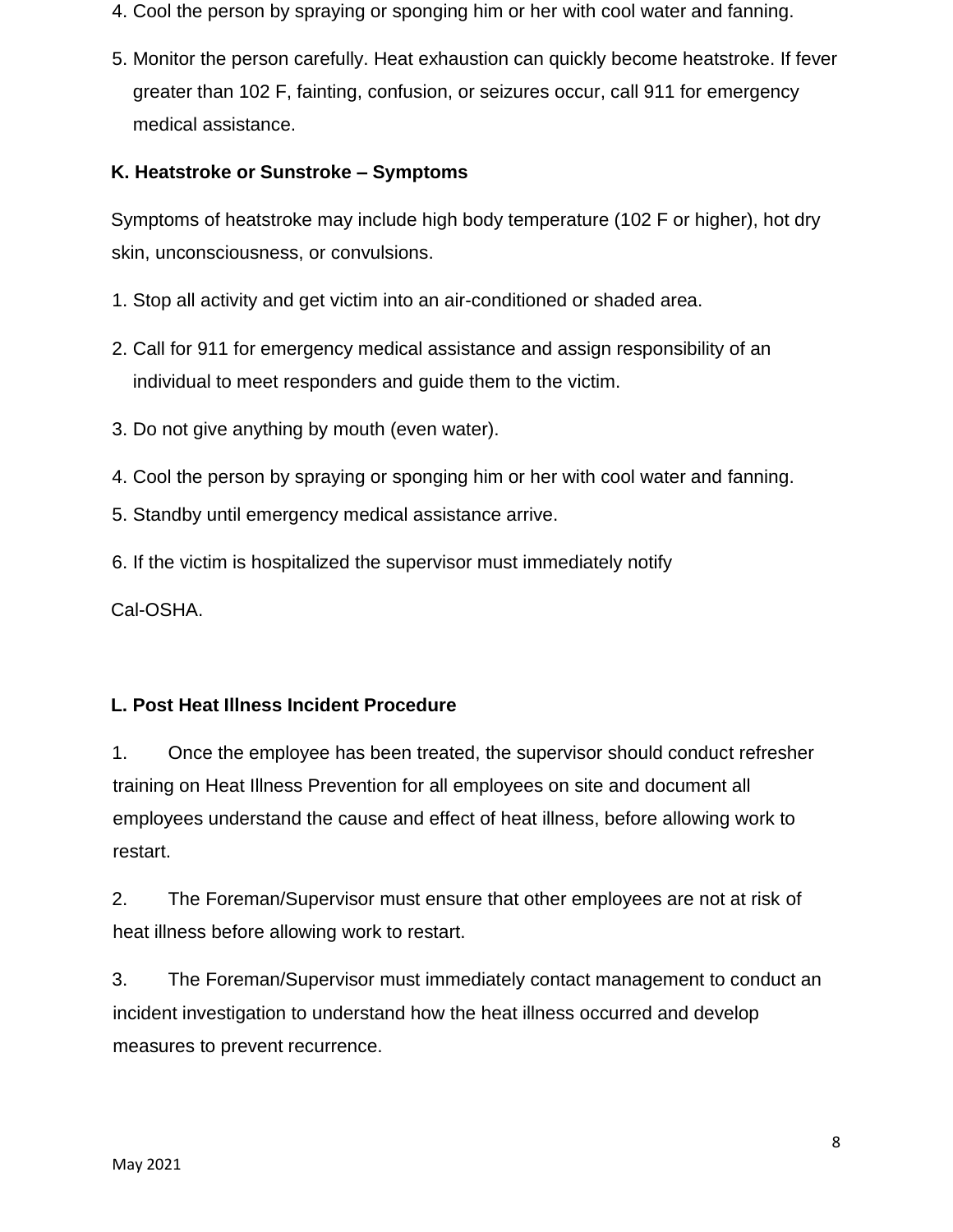#### **M. Water Requirements**

1. Fresh and pure water must be fit to drink (i.e., potable) and free from odors that would discourage workers from drinking the water.

2. If an employer supplies individual water container, the containers must be clean, and a source of potable water (e.g., a municipal water source) must be readily available.

3. Water from non-approved or non-tested water sources (e.g., untested wells) is not acceptable.

4. If hoses or connections are used, they must be governmentally approved for potable drinking water systems, as shown on the manufacturer's label.

5. Suitably cool during hot weather**:** The water must be cooler than the ambient temperature but not so cool as to cause discomfort and located as "**Close As Practicable to Where Employees Are Working.**"

#### **N. Shade Requirements**

1. The trigger temperature for shade being present is 80 degrees Fahrenheit. When temperatures exceed 80 degrees, shade structures must be erected if no other shade is readily available. Even if temperatures do not exceed 80 degrees, shade must still be available in case an employee request it.

2. Shade shall be present when the temperature exceeds 80 degrees Fahrenheit. When the outdoor temperature in the work area exceeds 80 degrees Fahrenheit, the Foreman/Supervisor shall have and maintain one or more areas with shade at all times, while employees are present, that are either open to the air or provided with ventilation or cooling.

3. The amount of shade present shall be at least enough to accommodate the number of employees on recovery or rest periods, so that they can sit in a normal posture fully in the shade without having to be in physical contact with each other.

4. The shade shall be located as close as practicable to the areas where employees are working.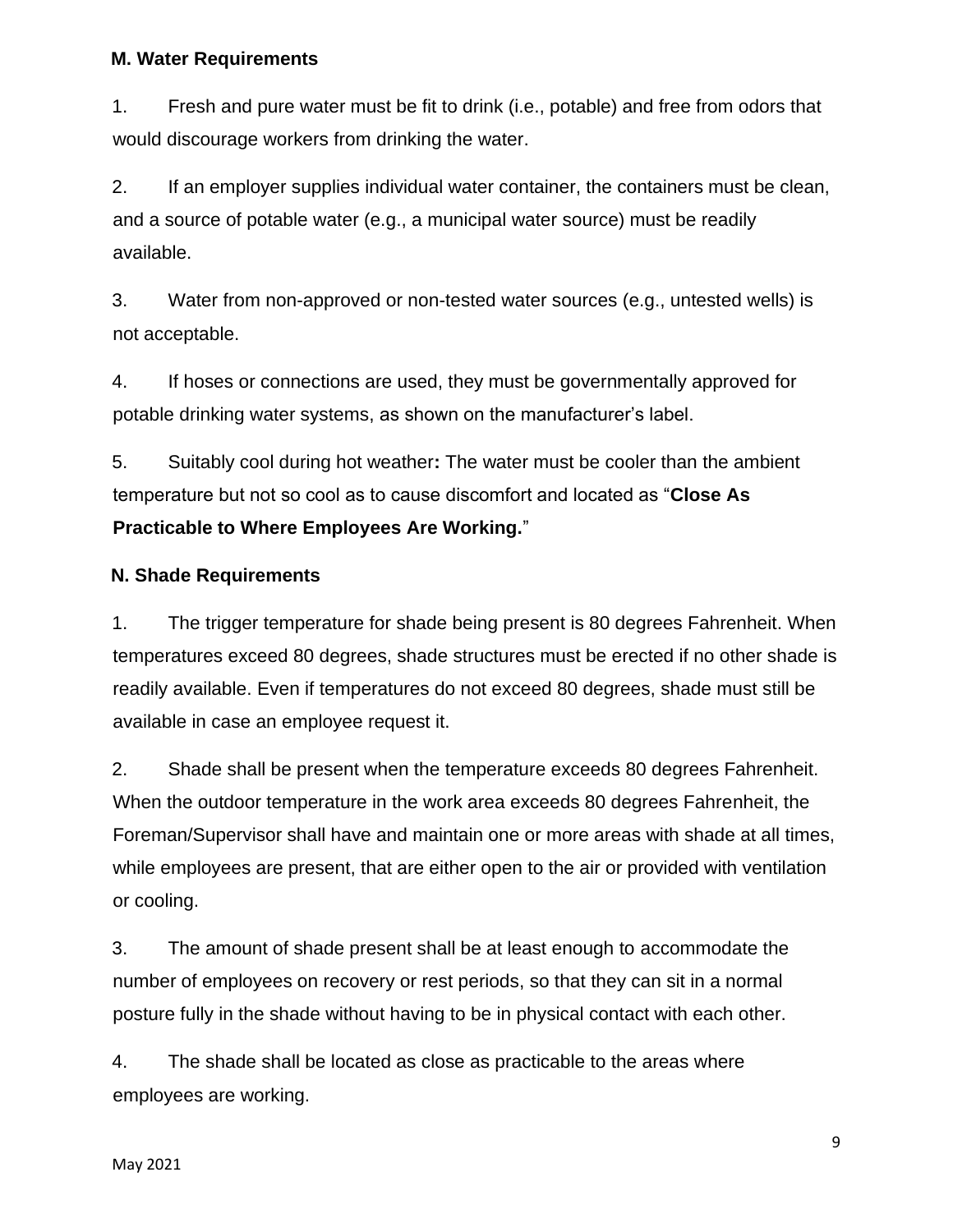5. The amount of shade present during meal periods shall be at least enough to accommodate the number of employees on the meal period who remain onsite.

6. Recovery and rest periods are required under Industrial Welfare Commission wage orders and enough shade must be provided that will accommodate all of the employees who are on such a break at any point in time.

7. Supervisors must rotate the breaks among employees to ensure all employees get rest and recovery breaks out of the sun.

8. Supervisors may need to rotate employees in and out of meal periods, as with recovery and rest periods, to meet the requirements of this policy.

9. An employee may opt to take a "preventative cool-down rest" in the shade to help the body relieve excess heat. It is crucial that employees not be rushed while taking the cool-down rest. During periods of high heat, it is crucial that employees be monitored for early signs and symptoms of heat illness.

**a.** When there are too many employees to allow direct observation, the employer may use the buddy system and pair up employees.

**b.** With the buddy system, the supervisor is responsible to require the employees to stay in contact, observe each other throughout the day, and immediately report any signs or symptoms of heat illness.

**c.** For employees who are required to work alone, the supervisor must ensure communication with the employee by radio, text or cell phone in locations where there is adequate coverage. The employee must be contacted regularly and as frequently as possible throughout the day, since an employee in distress may not be able to summon help on his or her own.

**d.** Whatever method is used, the supervisor must be able to ascertain the condition of employees at regular intervals and provide emergency services when an employee reports symptoms of heat illness or is unable to respond.

**e.** Pre-shift meetings are required when temperatures are expected to exceed 95 degrees Fahrenheit. Pre-Shift meetings are required to briefly remind supervisors and employees to review high-heat procedures. Topics that should be covered in high-heat

10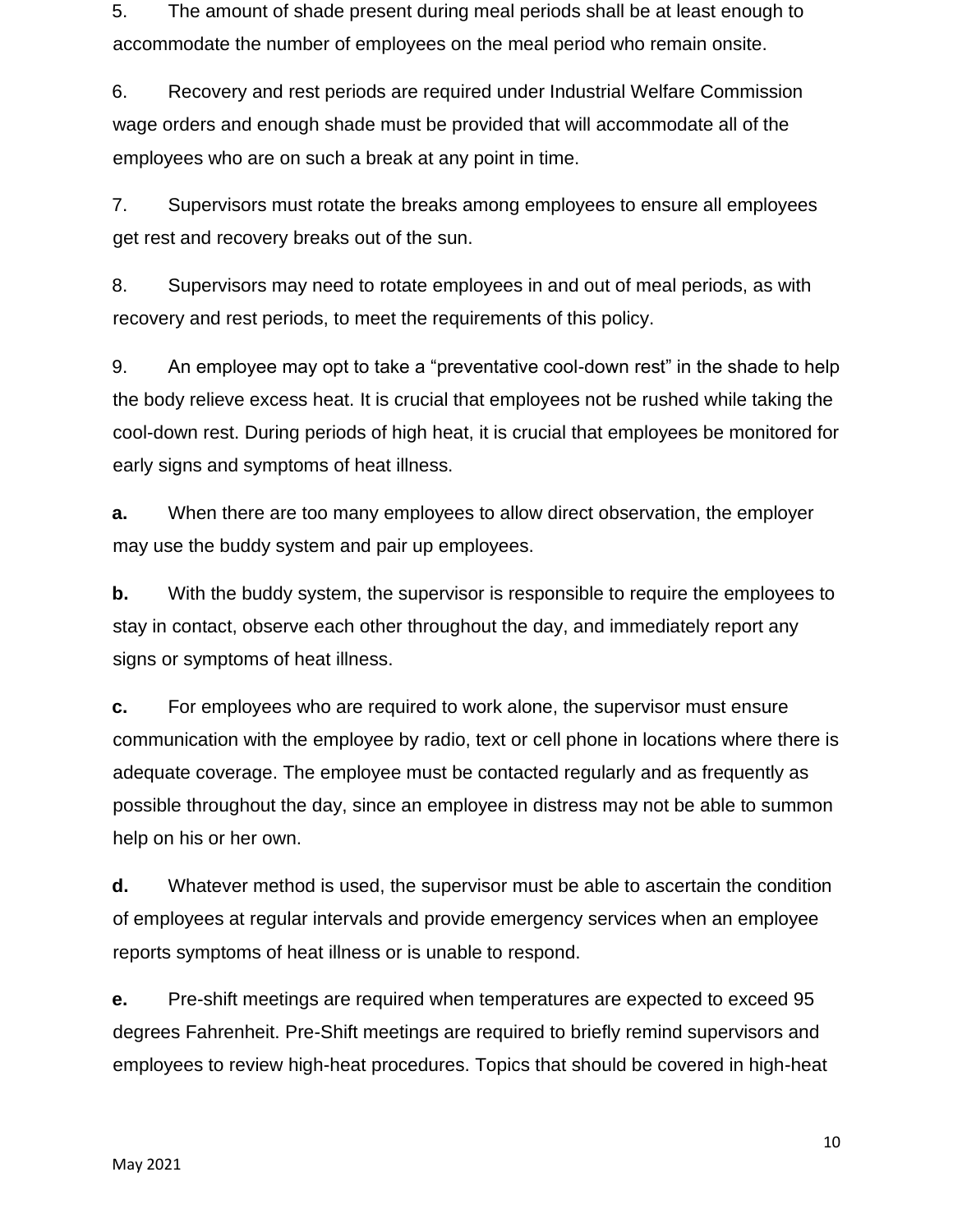pre-shift meetings include staying hydrated, taking preventative cool-down rests, water location and supply,

## **O. High Heat Specific Procedures**

• When the temperature equals or exceeds 95 degrees, supervisors must provide one 10-minute "preventative cool-down rest period" every 2 hours. During the first 8 hours of a shift, the cool-down periods may be provided at the same time

as the rest periods already required by Industrial Welfare Commission Order No. 14.

- If employees work longer than 8 hours, the supervisor must provide an additional 10-minute cool-down rest period every 2 hours.
- Supervisors must ensure that employees actually take the cool-down rest periods required under this section. Merely offering the opportunity for a break is not enough.
- When employees work in small groups of no more than 20 workers, direct observation by a supervisor or designee may be sufficient. physical location of job to give to emergency responders, identifying phone numbers to call and who is responsible for calling emergency medical services if heat illness is suspected.

## **P. Emergency Response Procedures**

1. Emergency medical services must be provided as quickly as possible if an employee suffers from or is suspected of suffering from heat illness. Pre-established emergency response procedures will be required at any remote work sites or at work sites where access is difficult or new with a non-established (Internet based maps) physical address.

2. If employees cannot reach emergency medical services directly (because cell phone coverage is inadequate, for example), the employer must designate a person who can immediately contact emergency services on behalf of the employees. The employees must be able to reach this person quickly (such as by radio or land line), to request that emergency medical services be summoned. If, however, employees are able to contact emergency medical services directly, they must be allowed to do so in an emergency and not be required to contact a supervisor first.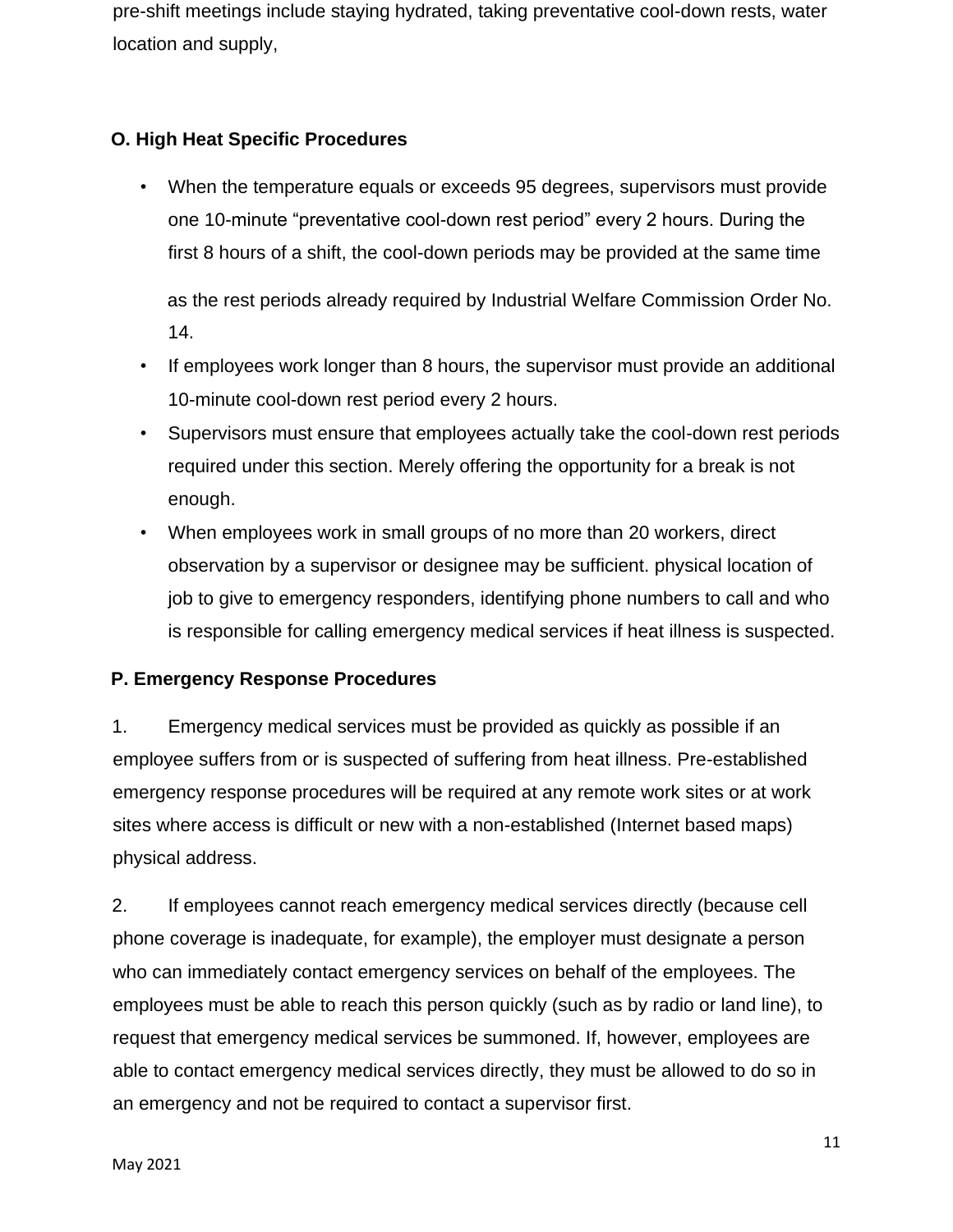3. Emergency procedures must include immediate steps to keep a stricken employee cool and comfortable once emergency service responder have been called. When necessary, employers must be prepared to transport employees safely to a place where they can be reached by an emergency medical provider.

4. Mobile crews must be provided with a map of their location or detailed directions that can be given to emergency responders.

# **Q. Acclimating Employees**

1. Acclimatization is a process by which the body adjusts to increased heat exposure. The body needs time to adapt when working in hotter environments.

- 2. Employees are more like to develop heat illness if not allowed or encouraged to take it easy when a heat wave strikes or when starting a job that newly exposes them to heat.
- 3. Acclimatization is fully achieved in most people within 4 to 14 days of regular work involving at least 2 hours per day in the heat.
- 4. During heat waves and with new employees, supervisors must be extra vigilant to prevent heat illness. a. A supervisor or their specified designee must closely observe employees in a concerted effort to prevent heart illness.